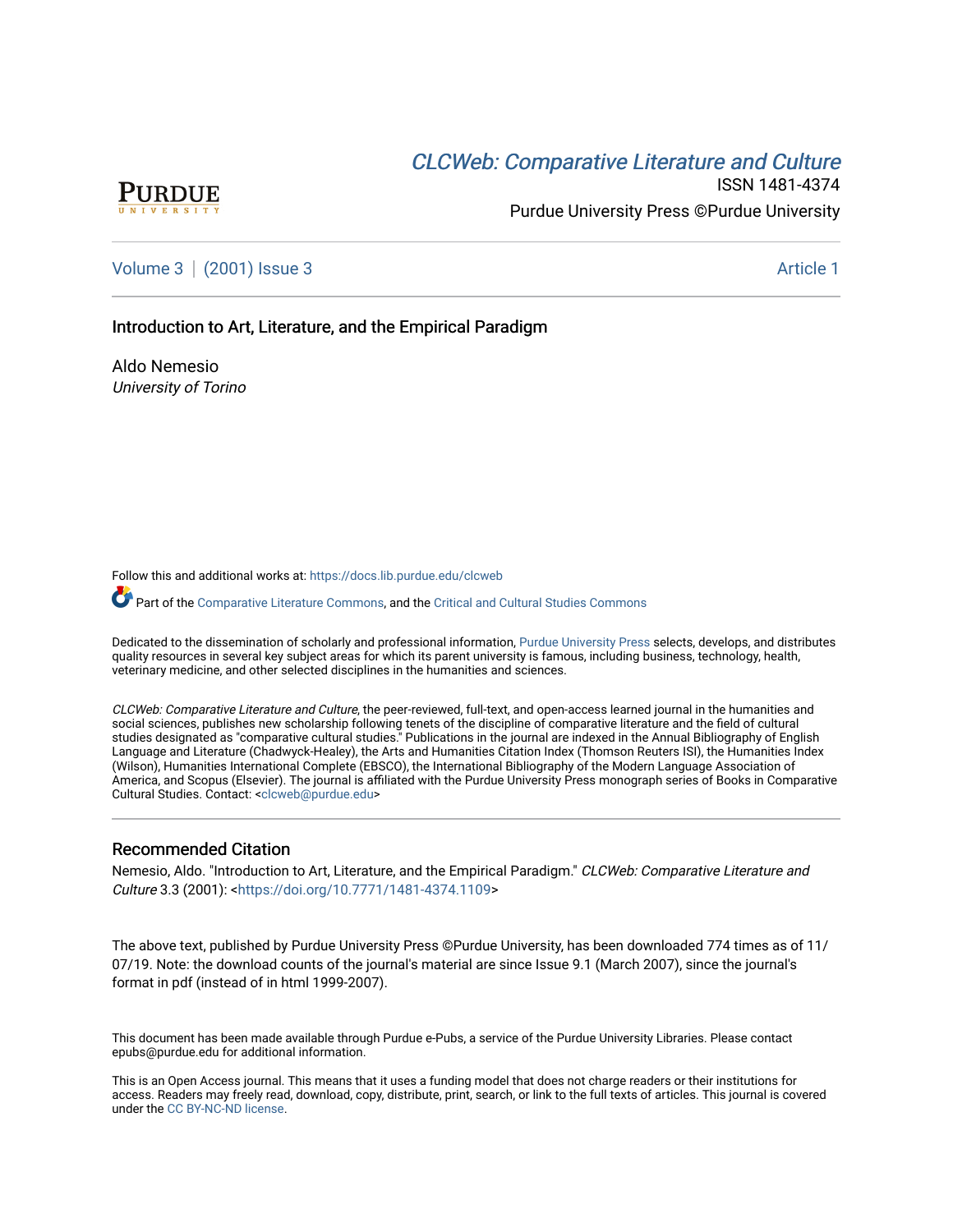**PURDUE**<br>
UNIVERSITY PRESS <http://www.thepress.purdue.edu>

# CLCWeb: Comparative Literature and Culture

ISSN 1481-4374 <http://docs.lib.purdue.edu/clcweb> Purdue University Press ©Purdue University

CLCWeb: Comparative Literature and Culture, the peer-reviewed, full-text, and open-access learned journal in the humanities and social sciences, publishes new scholarship following tenets of the discipline of comparative literature and the field of cultural studies designated as "comparative cultural studies." In addition to the publication of articles, the journal publishes review articles of scholarly books and publishes research material in its Library Series. Publications in the journal are indexed in the Annual Bibliography of English Language and Literature (Chadwyck-Healey), the Arts and Humanities Citation Index (Thomson Reuters ISI), the Humanities Index (Wilson), Humanities International Complete (EBSCO), the International Bibliography of the Modern Langua-ge Association of America, and Scopus (Elsevier). The journal is affiliated with the Purdue University Press monog-raph series of Books in Comparative Cultural Studies. Contact: <clcweb@purdue.edu>

### Volume 3 Issue 3 (September 2001) Article 1 Aldo Nemesio, "Introduction to Art, Literature, and the Empirical Paradigm"

<http://docs.lib.purdue.edu/clcweb/vol3/iss3/1>

Contents of CLCWeb: Comparative Literature and Culture 3.3 (2001) <http://docs.lib.purdue.edu/clcweb/vol3/iss3/>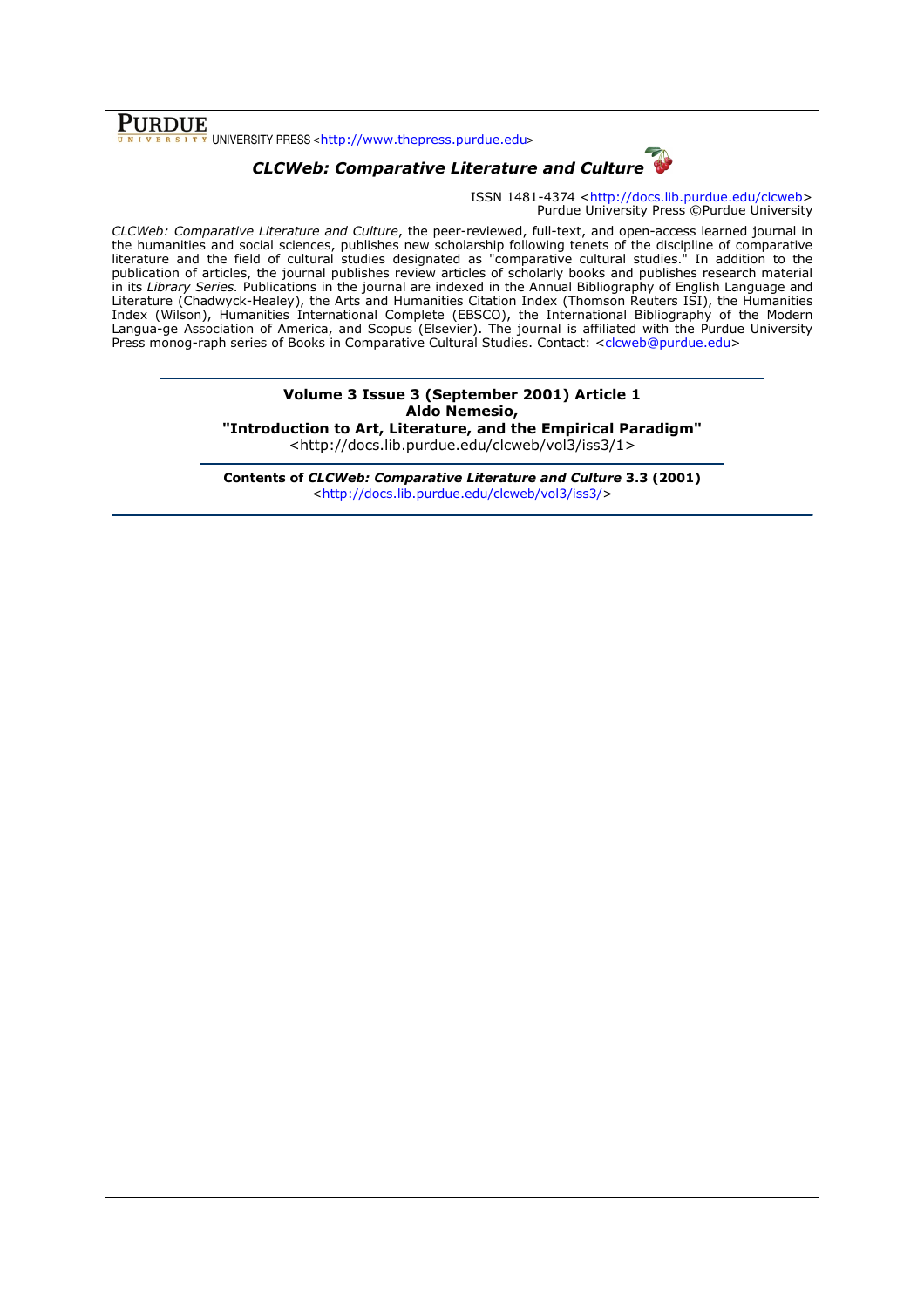### Aldo NEMESIO

### Introduction to Art, Literature, and the Empirical Paradigm

The articles published in this thematic issue of CLCWeb: Comparative Literature and Culture are revised versions of papers selected from presentations at the 16th Congress of the IAEA: International Association of Empirical Aesthetics < http://www.science-of-aesthetics.org/ > (New School University, New York, August 2000). The papers of this issue of CLCWeb -- in the fields of theory of culture and art, literature, and new media -- represent work by scholars who study matters of culture with an approach that is inter- and cross-disciplinary between philosophy, literary study, culture study, psychology, statistics, etc. As such, the work presented here is with focus on empirical aesthetics and its connected fields of theoretical and applied work (for a bibliography of work in the field, see Steven Tötösy de Zepetnek, "Bibliography of Contextual (Systemic and Empirical) Approaches in the Study of Literature and Culture (to 1998)" <http://docs.lib.purdue.edu/clcweb/vol3/iss3/7>.

Baruch Blich examines in his paper, "About Art"

(<http://docs.lib.purdue.edu/clcweb/vol3/iss3/2/>), the phenomenon of representation in art, a field of study including disciplines such as semiotics, epistemology, ontology, psychology and sociology. Blich argues that audience in theatre, cinema, or exhibition of visual arts is conditioned to inhibit a sense of realism in a process of constant and continuous use while interacting with the object(s) of observation. However, there is an apparent discrepancy between the means and ends of reality and the means and ends of art: Interpreting artistic illusion is much more complicated as well as sophisticated than our intuitive interpretation of reality. Our reactions towards what is represented on the stage is of a different kind than our reactions towards every-day reality, even though the stimuli we are faced with are of the same appearance. Knowledge of the context - museum, theatre, cinema, etc. -- is necessary in order to interpret the signs it exhibits, but it is not a sufficient condition for identifying the aboutness of art and for grasping its denotative content. We do not compare art with real phenomena, or with what we know from reality; on the contrary, we understand a particular piece of art on the basis of established conventions we have knowledge of. According to Blich, art's reference to reality is and remains a matter of question and inquiry.

W. Ray Crozier discusses in his paper, "Literary Careers: Breaks and Stalls"

(<http://docs.lib.purdue.edu/clcweb/vol3/iss3/3/>), the literary careers of six English-language novelists who were all critically acclaimed writers, lived at least eighty years, but were among the least productive in a large sample of twentieth-century British novelists: E.M. Forster, Rosamond Lehmann, Jean Rhys, J.R. Tolkien, Rebecca West, and Antonia White. Biographical evidence shows considerable individual variation in the writers' literary production over their life span. The picture that emerges in these case studies is of writers who are highly committed to literary careers and who have spells when they are just as productive as more prolific writers. This is disrupted in various ways, sometimes for many years or for the rest of the writer's life. In some cases, this process can be understood in terms of the satisfaction gained from the project. In other cases, artists do change direction, styles, or media. Sometimes the writers have a clear sense of what the project is to be but have difficulties in working on it. These difficulties may be augmented by extra-project factors such as poverty, illness, demanding personal relationships, or the burdens of other types of disruption. Crozier suggests that his case studies illustrate the value of thinking of creative writing across the life span in terms of an artistic career with its contingencies and turning points rather than in terms of notions of slowing down or the "using up" of some fixed amount of creative potential.

Antonio Fusco and Rosella Tomassoni analyse in their paper, "A Psychological Outline of 'Yerma's Dream'" (<http://docs.lib.purdue.edu/clcweb/vol3/iss3/4/>), society as presented in Garcia Lorca's tragedy: A rural world, based on dogmatic conventions and dominated by the need to become a part of its program. In this world, man is conceived as representing God on earth: He dominates with unquestioned and unquestionable authority, while the woman's role is limited to procreation. It is an exasperatedly sexist society, where love outside marriage is a crime punishable by torture and death. Outside of society's program -- dominated by hypocrisy, man's pseudosacredness, and an aberrant concept of honour -- a person becomes an outcast even without assuming the dignity of a rebel. But love is stronger than this social order and when it is not free to express itself, it can take refuge in dreaming; awake, it can turn a woman into a murderer. The